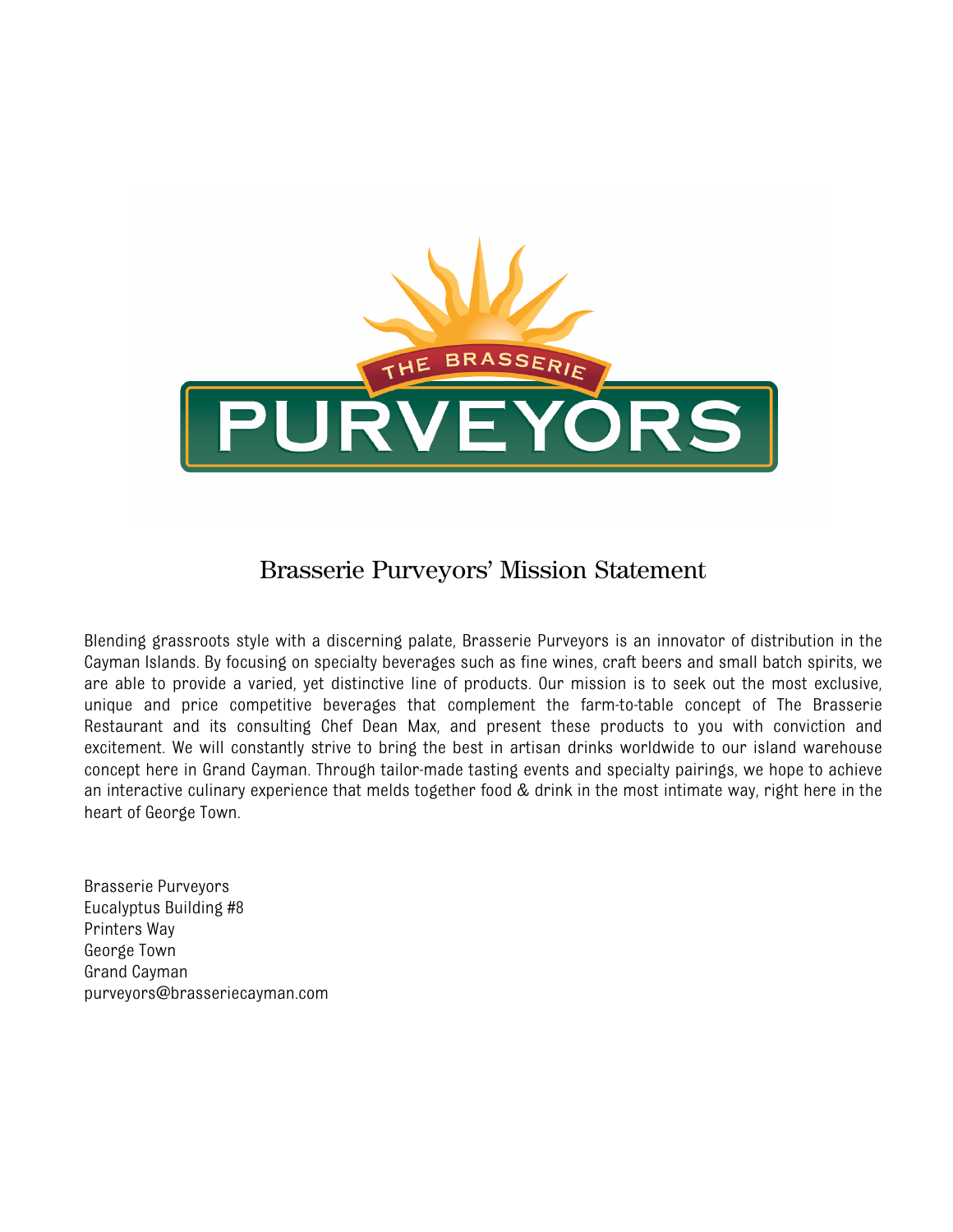# Wines

. . . . . . . . . . . . . . . . . . . . . . . . ä  $\alpha$ 

# Sparkling

| Graham Beck Brut Rose South Africa                                                  | KYD 41.50 |
|-------------------------------------------------------------------------------------|-----------|
| J Lassalle Brut Champagne France                                                    | KYD 64.00 |
| Oudinot Champagne Brut France                                                       | KYD 53.00 |
| Annalisa Moscao Italy                                                               | KYD 27.50 |
|                                                                                     |           |
| Rosé                                                                                |           |
|                                                                                     |           |
| Figuiere MEDITERRANEE Provence                                                      | KYD 25.50 |
| Finca Wolfer Rosé Argentina                                                         | KYD 25.50 |
|                                                                                     |           |
| Whites                                                                              |           |
|                                                                                     |           |
|                                                                                     |           |
| <b>ITALY:</b>                                                                       |           |
| Aia Vecchia Vermentino Tuscany Italy                                                | KYD 19.50 |
| Santa Maria Soave Garganega Italy                                                   | KYD 21.50 |
| <b>GERMANY/AUSTRIA:</b>                                                             |           |
| Clean Slate Riesling Mosel Germany                                                  | KYD 15.50 |
| Weingut Markus Huber 'Hugo' Gruner Veltliner Niederosterreich Austria               | KYD 18.25 |
| Weingut Robert Weil Riesling Trocken Rheingau Germany                               | KYD 26.25 |
|                                                                                     |           |
| NEW ZEALAND/AUSTRALIA:                                                              |           |
| Ponga Sauvignon Blanc New Zealand                                                   | KYD 19.80 |
| Lawson's Dry Hills Pinot Gris Marlborough New Zealand                               | KYD 24.75 |
| <b>FRANCE:</b>                                                                      |           |
| Delaille Unique Sauvignon Blanc Loire Valley France                                 | KYD 30.50 |
| Jean-Marc Brocard Chablis 'Sainte Claire' Burgundy France                           | KYD 37.00 |
| Brochard Sancerre Sauvignon Blanc Loire Valley France                               | KYD 38.00 |
| Regis Minet Pouilly-Fume Sauvignon Blanc Loire Valley France                        | KYD 45.00 |
|                                                                                     |           |
| USA:                                                                                |           |
| L'Ecole No 41 Semillon Columbia Valley Washington                                   | KYD 24.00 |
| Francis Ford Coppola Pinot Grigio                                                   | KYD 27.00 |
| Michael Pozzan Winery Annabella Chardonnay Special Selection Napa Valley California | KYD 28.50 |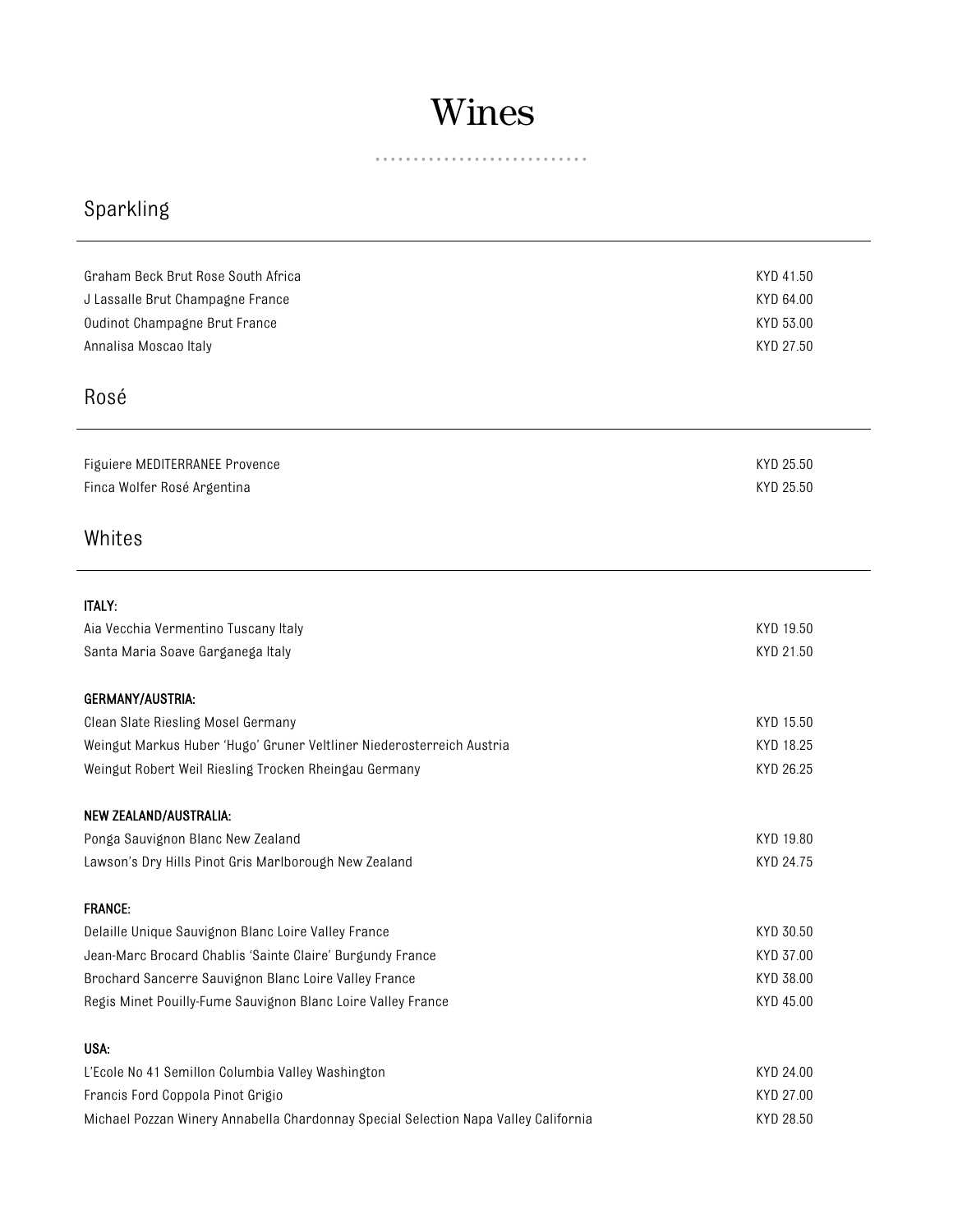| Francis Ford Coppola Sauvignon Blanc<br>Component Wine Company Semillon Napa Valley California<br>State of Mind Wine Chardonnay Eola Amity Hills Oregon | KYD 29.00<br>KYD 35.50<br>KYD 37.00 |
|---------------------------------------------------------------------------------------------------------------------------------------------------------|-------------------------------------|
| CHILE:<br>Lapostole Sauvignon Blanc Chile                                                                                                               | KYD 23.00                           |
| Reds                                                                                                                                                    |                                     |
| <b>SPAIN:</b>                                                                                                                                           |                                     |
| Benjamin Romeo Predicador Tempranillo Rioja                                                                                                             | KYD 48.75                           |
| <b>ITALY:</b>                                                                                                                                           |                                     |
| Lamuri Nero D'Avola Sicily Italy                                                                                                                        | KYD 29.50                           |
| Cielo Amarone Veneto Italy                                                                                                                              | KYD 34.00                           |
| Avignonesi Vino Nobile di Montepulciano Sangiovese Tuscany Italy                                                                                        | KYD 37.75                           |
| Ascheri Barolo Italy                                                                                                                                    | KYD 42.50                           |
| <b>ARGENTINA:</b>                                                                                                                                       |                                     |
| Lamadrid Malbec Mendoza Argentina                                                                                                                       | KYD 28.00                           |
| NEW ZEALAND/AUSTRALIA:                                                                                                                                  |                                     |
| Clos Henri Pinot Noir Marlborough New Zealand                                                                                                           | KYD 40.50                           |
|                                                                                                                                                         |                                     |
| <b>FRANCE:</b>                                                                                                                                          |                                     |
| Chateau Laplagnotte-Bellevue Merlot Blend Bordeaux St. Emilion France                                                                                   | KYD 36.00                           |
| Maison Chanzy Pinot Noir Burgundy France                                                                                                                | KYD 40.00                           |
| Clos Canon 2 <sup>nd</sup> Canon Merlot Blend Bordeaux St. Emilion France                                                                               | KYD 69.00                           |
| Component Wine Company Cabernet Sauvignon Bordeaux France                                                                                               | KYD 101.00                          |
| USA:                                                                                                                                                    |                                     |
| Michael Pozzan Winery Annabella Pinot Noir Napa Valley California                                                                                       | KYD 31.50                           |
| Michael Pozzan Winery Annabella Cabernet Special Selection Napa Valley California                                                                       | KYD 34.00                           |
| L'Ecole No 41 Cabernet Sauvignon Columbia Valley Washington                                                                                             | KYD 38.25                           |
| Francis Ford Coppola Claret USA                                                                                                                         | KYD 44.00                           |
| Eberle Cabernet Sauvignon Paso Robles USA                                                                                                               | KYD 46.25                           |
| Priest Ranch Cabernet Sauvignon Napa Valley California                                                                                                  | KYD 56.25                           |
| Component Wine Company Cabernet Franc Napa Valley California                                                                                            | KYD 91.00                           |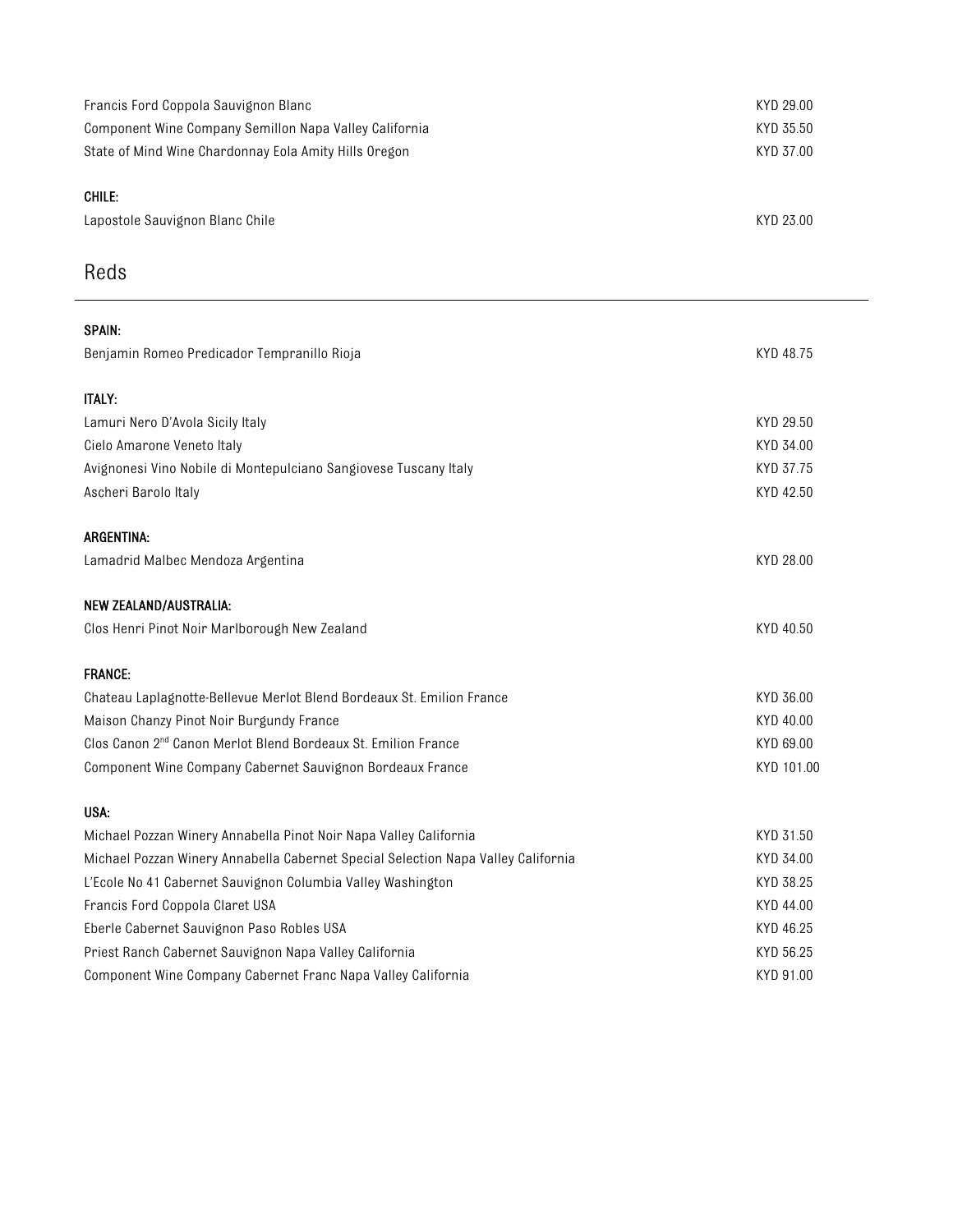# Spirits

 $\begin{array}{cccccccccc} 0 & 0 & 0 & 0 & 0 \end{array}$ 

## Vodka

Rogue Ales & Spirits Maple Bacon Vodka, Portland Oregon 750mL Bottle KYD 37.25 Prairie Organic Vodka, Princeton Minnesota USA 750mL Bottle KYD 26.50 Prairie Organic Cucumber Vodka, Princeton Minnesota USA 750mL Bottle KYD 31.50

### Gin

Bluecoat American Dry Gin Philadelphia Pennsylvania USA 750mL 80the 750mL Bottle KYD 33.00 Rogue Ales & Spirits Spruce Gin, Portland Oregon 750mL Bottle KYD 33.75 Rogue Ales & Spirits Pink Spruce Gin, Portland Oregon 750mL Bottle KYD 33.75

## Bourbon/Whiskey

Rogue Ales & Spirits Dead Guy Whiskey, Portland Oregon 750mL Bottle KYD 37.25

### Rum

Rogue Ales & Spirits Hazelnut Spiced Rum, Portland Oregon 750mL Bottle KYD 33.75 Doorly's 12yr Rum, Barbados 750mL Bottle KYD 34.50

# Craft Beer

#### BROOKLYN BREWERY, BROOKLYN, NEW YORK:

| East India Pale Ale                                                        | CASE KYD 69.00 |
|----------------------------------------------------------------------------|----------------|
| Brooklyn Lager                                                             | CASE KYD 69.00 |
| Brooklyn Special Effects (non-alcoholic)                                   | CASE KYD 69.00 |
| Local 1 Belgian Inspired Strong Golden Ale 750mL                           | BTL KYD 10.00  |
| Improved Old Fashion (barrel aged rye ale with botanicals & bitters) 750mL | BTL KYD 18.00  |